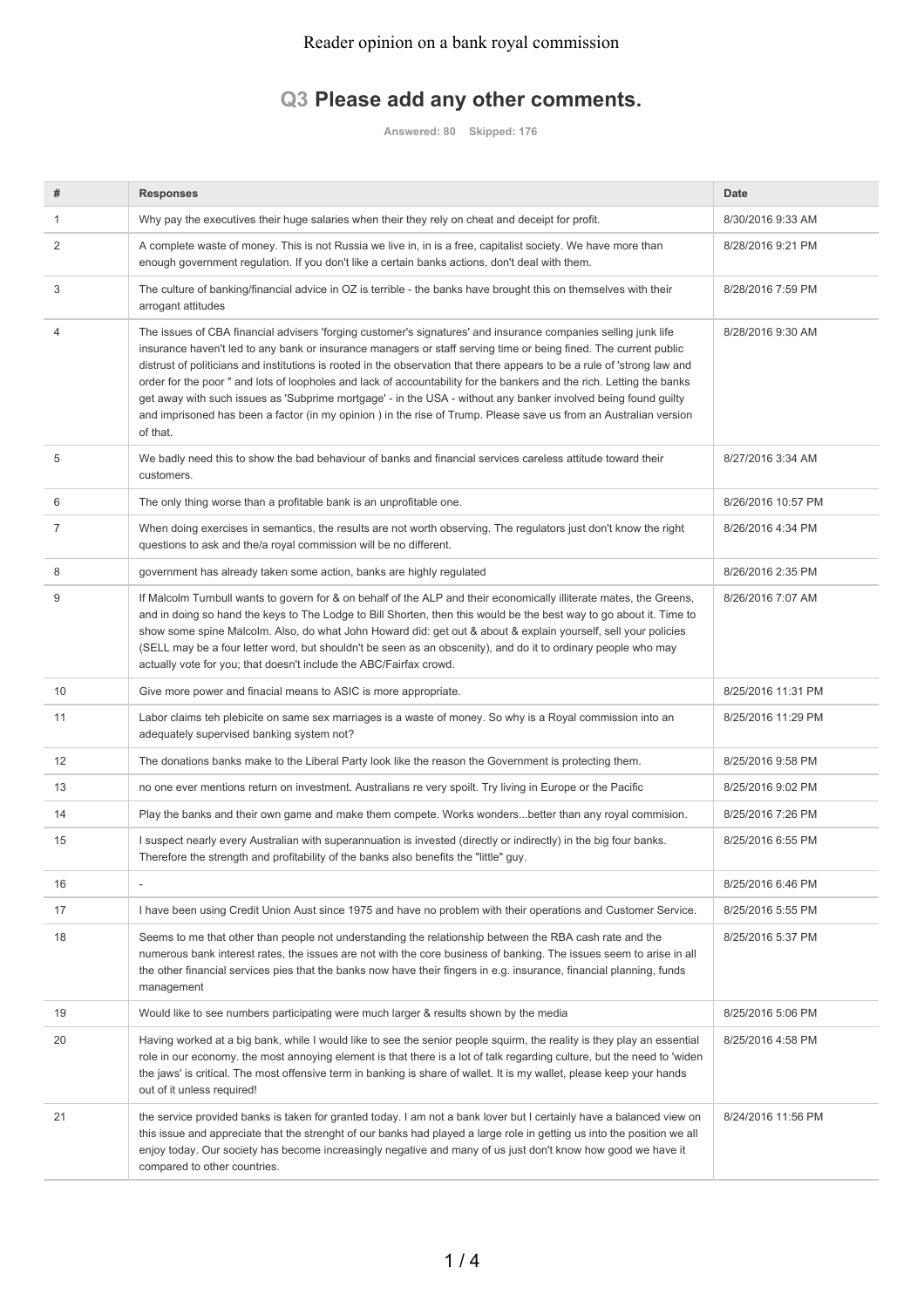## Reader opinion on a bank royal commission

| 22 | Not passing on the rate cut in full to mortgage holders was a good business decision. Banks are private<br>enterprises, primarily responsible to shareholders, not to Governments, or the Reserve Bank. With interest rates so<br>low, small, incremental cuts to mortgage rates do nothing for the economy - mortgage holders simply pay of the<br>mortgage a little sooner. Raise interest rates and the economy will improve as the spending generation of baby<br>boomers will have more to spend, and will be more willing to spend.                                                                                                                                                                                                                                                                                                                                                                                                                                                                                                                                                                                                                                                                                                                                                                                                                                                                                                                                                                                                                                                                                                                                                                                                                                             | 8/24/2016 4:28 PM  |
|----|---------------------------------------------------------------------------------------------------------------------------------------------------------------------------------------------------------------------------------------------------------------------------------------------------------------------------------------------------------------------------------------------------------------------------------------------------------------------------------------------------------------------------------------------------------------------------------------------------------------------------------------------------------------------------------------------------------------------------------------------------------------------------------------------------------------------------------------------------------------------------------------------------------------------------------------------------------------------------------------------------------------------------------------------------------------------------------------------------------------------------------------------------------------------------------------------------------------------------------------------------------------------------------------------------------------------------------------------------------------------------------------------------------------------------------------------------------------------------------------------------------------------------------------------------------------------------------------------------------------------------------------------------------------------------------------------------------------------------------------------------------------------------------------|--------------------|
| 23 | If one has no trust in their bank how can that be of help to the economy?                                                                                                                                                                                                                                                                                                                                                                                                                                                                                                                                                                                                                                                                                                                                                                                                                                                                                                                                                                                                                                                                                                                                                                                                                                                                                                                                                                                                                                                                                                                                                                                                                                                                                                             | 8/24/2016 1:28 PM  |
| 24 | All industries have the similar negatives against them, maybe if fines & jail time were extremely severe &<br>proportional to the \$ & number of people hurt would make it less common. Then there would be an outcry about<br>that.                                                                                                                                                                                                                                                                                                                                                                                                                                                                                                                                                                                                                                                                                                                                                                                                                                                                                                                                                                                                                                                                                                                                                                                                                                                                                                                                                                                                                                                                                                                                                  | 8/24/2016 3:41 AM  |
| 25 | Why do we hassle the businesses that pay more tax in this country than any others? Why aren't the public up in<br>arms about the tax avoidance by international corporations. Apple et al can do no wrong?                                                                                                                                                                                                                                                                                                                                                                                                                                                                                                                                                                                                                                                                                                                                                                                                                                                                                                                                                                                                                                                                                                                                                                                                                                                                                                                                                                                                                                                                                                                                                                            | 8/23/2016 6:17 PM  |
| 26 | How can the desirability or not of a Roal Commission be debated without tabling scoping options. If a Royal<br>Commission is being conisdered, whya ren't we debating what the alternatives are for the scope of the commisison<br>and what outcomes might be achieved. A YES/NO debate just lets everyone assume their own private hobby horse<br>issue will be investigated and resolved - pure political pandering.                                                                                                                                                                                                                                                                                                                                                                                                                                                                                                                                                                                                                                                                                                                                                                                                                                                                                                                                                                                                                                                                                                                                                                                                                                                                                                                                                                | 8/23/2016 9:32 AM  |
| 27 | Bank re-regulation would be bad news for customers and shareholders. Surely there is enough supervision.                                                                                                                                                                                                                                                                                                                                                                                                                                                                                                                                                                                                                                                                                                                                                                                                                                                                                                                                                                                                                                                                                                                                                                                                                                                                                                                                                                                                                                                                                                                                                                                                                                                                              | 8/22/2016 5:17 PM  |
| 28 | Australian media hobby is bank bashing. Individuals have a responsibility to educate themselves and take<br>responsibility for their actions.                                                                                                                                                                                                                                                                                                                                                                                                                                                                                                                                                                                                                                                                                                                                                                                                                                                                                                                                                                                                                                                                                                                                                                                                                                                                                                                                                                                                                                                                                                                                                                                                                                         | 8/22/2016 3:16 PM  |
| 29 | There needs to be an enquiry with teeth, a Royal Comission seems to be the only way                                                                                                                                                                                                                                                                                                                                                                                                                                                                                                                                                                                                                                                                                                                                                                                                                                                                                                                                                                                                                                                                                                                                                                                                                                                                                                                                                                                                                                                                                                                                                                                                                                                                                                   | 8/22/2016 11:09 AM |
| 30 | I cannot visualise any positive outcomes from a royal commission, just lots of negative ones                                                                                                                                                                                                                                                                                                                                                                                                                                                                                                                                                                                                                                                                                                                                                                                                                                                                                                                                                                                                                                                                                                                                                                                                                                                                                                                                                                                                                                                                                                                                                                                                                                                                                          | 8/21/2016 1:14 PM  |
| 31 | No one is perfect, least of all the banks. However as Graham has so eloquently argued the banks have many<br>stakeholders and do a reasonable job of attempting to satisfy all. Australian society, led by politicians wants to cut<br>down the tall poppies. We don't often hear complaints about over paid entertainers, actors and sports people.<br>Arguably they produce far less for our society than business people and managers.                                                                                                                                                                                                                                                                                                                                                                                                                                                                                                                                                                                                                                                                                                                                                                                                                                                                                                                                                                                                                                                                                                                                                                                                                                                                                                                                             | 8/20/2016 9:35 PM  |
| 32 | I may have misconstrued you Graham and apologies if I have however it was a poor use of the reference to the<br>humliation George Pell has received in your article. If, as alledged, ol' mate George was either a direct participant in<br>that behaviour or attempted to sweep it under the carpet and protect the perpetrators a public humliation is the<br>least he should expect to cop. I would have thought a bullet would be more appropriate!! That said, whilst no one<br>can condone unconscionable conduct of people within the financial services industry (and for the record I work in<br>the industry in a small financial planning business) or in any walk of life, a client has to accept the responsibility to<br>completely understand the product/services and the inherent risks involved in what they sign up for. If you as an<br>individual do not understand the detail and/or are not prepared to accept the risks and returns of what you are<br>getting yourself into in anything in life, let alone in receiving a financial service then you must walk away and find an<br>alternative you are completely and utterly comfortable with. If greed is the motivation then it is hard to feel for those<br>that come off poorer than when they started especially if they didn't undergo due diligence. No one holds a gun to<br>your head in this country to do anything but the moment a bad outcome occurs people today look to blame anyone<br>but themselves and expect the government to come to the rescue. Accept some repsonsibility for the decisions you<br>make and be prepared to cop the consequences that follow. Perhaps if all consequences were considered in the<br>decision making process the outcomes would not be nearly as bad. | 8/20/2016 4:38 PM  |
| 33 | Graham how can you sleep at night ignoring the thousands of people done over. How can you justify systematic<br>abuse on a wide scale? When is it ever right to ignore wrongs just because they are big. If we do that Australian<br>business & government as a whole is doomed. How can you be part of that?                                                                                                                                                                                                                                                                                                                                                                                                                                                                                                                                                                                                                                                                                                                                                                                                                                                                                                                                                                                                                                                                                                                                                                                                                                                                                                                                                                                                                                                                         | 8/20/2016 3:08 PM  |
| 34 | "New" money should be issued as a credit, NOT to institutions but to individual citizens born and resident in the<br>country. We should introduce "social credit" and eliminate the Hegelian (alien-controlled) party political sham<br>democratic system AND the central bank ponzi scheme.                                                                                                                                                                                                                                                                                                                                                                                                                                                                                                                                                                                                                                                                                                                                                                                                                                                                                                                                                                                                                                                                                                                                                                                                                                                                                                                                                                                                                                                                                          | 8/20/2016 2:04 PM  |
| 35 | Banks need to be broken up I.e. Investment banking separated from retail banking. Banks should not be allowed to<br>own and run wealth management business. Banks gearing multiple needs to be limited.                                                                                                                                                                                                                                                                                                                                                                                                                                                                                                                                                                                                                                                                                                                                                                                                                                                                                                                                                                                                                                                                                                                                                                                                                                                                                                                                                                                                                                                                                                                                                                               | 8/20/2016 1:07 PM  |
| 36 | ban bonuses, let the employees be like most of us and just get paid our salary. Show in annual reports bonuses<br>against base salaries. This can be done by apra or asic or the asx changing rules, no royal commission needed.<br>This would feel good for consumer stakeholders and be seen as positive action by regulators and policiticians. It<br>takes one country to start the ball rolling                                                                                                                                                                                                                                                                                                                                                                                                                                                                                                                                                                                                                                                                                                                                                                                                                                                                                                                                                                                                                                                                                                                                                                                                                                                                                                                                                                                  | 8/20/2016 11:56 AM |
| 37 | To many economic ignoramoses infest both the political and the media grandstanders                                                                                                                                                                                                                                                                                                                                                                                                                                                                                                                                                                                                                                                                                                                                                                                                                                                                                                                                                                                                                                                                                                                                                                                                                                                                                                                                                                                                                                                                                                                                                                                                                                                                                                    | 8/20/2016 2:33 AM  |
| 38 | Become financially educated and you do not have to blindly follow any one's advice.                                                                                                                                                                                                                                                                                                                                                                                                                                                                                                                                                                                                                                                                                                                                                                                                                                                                                                                                                                                                                                                                                                                                                                                                                                                                                                                                                                                                                                                                                                                                                                                                                                                                                                   | 8/19/2016 6:48 PM  |
| 39 | Banks through vertical integration have proved their financial advice is a disgrace.                                                                                                                                                                                                                                                                                                                                                                                                                                                                                                                                                                                                                                                                                                                                                                                                                                                                                                                                                                                                                                                                                                                                                                                                                                                                                                                                                                                                                                                                                                                                                                                                                                                                                                  | 8/19/2016 4:28 PM  |
| 40 | there is plenty of room for individual customer complaint support to improve                                                                                                                                                                                                                                                                                                                                                                                                                                                                                                                                                                                                                                                                                                                                                                                                                                                                                                                                                                                                                                                                                                                                                                                                                                                                                                                                                                                                                                                                                                                                                                                                                                                                                                          | 8/19/2016 2:02 PM  |
| 41 | More powers to ASIC and APPRA would be enough                                                                                                                                                                                                                                                                                                                                                                                                                                                                                                                                                                                                                                                                                                                                                                                                                                                                                                                                                                                                                                                                                                                                                                                                                                                                                                                                                                                                                                                                                                                                                                                                                                                                                                                                         | 8/19/2016 1:48 PM  |
| 42 | Some scrutiny and control must be applied to the excessive salaries paid to Chairmen                                                                                                                                                                                                                                                                                                                                                                                                                                                                                                                                                                                                                                                                                                                                                                                                                                                                                                                                                                                                                                                                                                                                                                                                                                                                                                                                                                                                                                                                                                                                                                                                                                                                                                  | 8/19/2016 12:27 PM |
|    |                                                                                                                                                                                                                                                                                                                                                                                                                                                                                                                                                                                                                                                                                                                                                                                                                                                                                                                                                                                                                                                                                                                                                                                                                                                                                                                                                                                                                                                                                                                                                                                                                                                                                                                                                                                       |                    |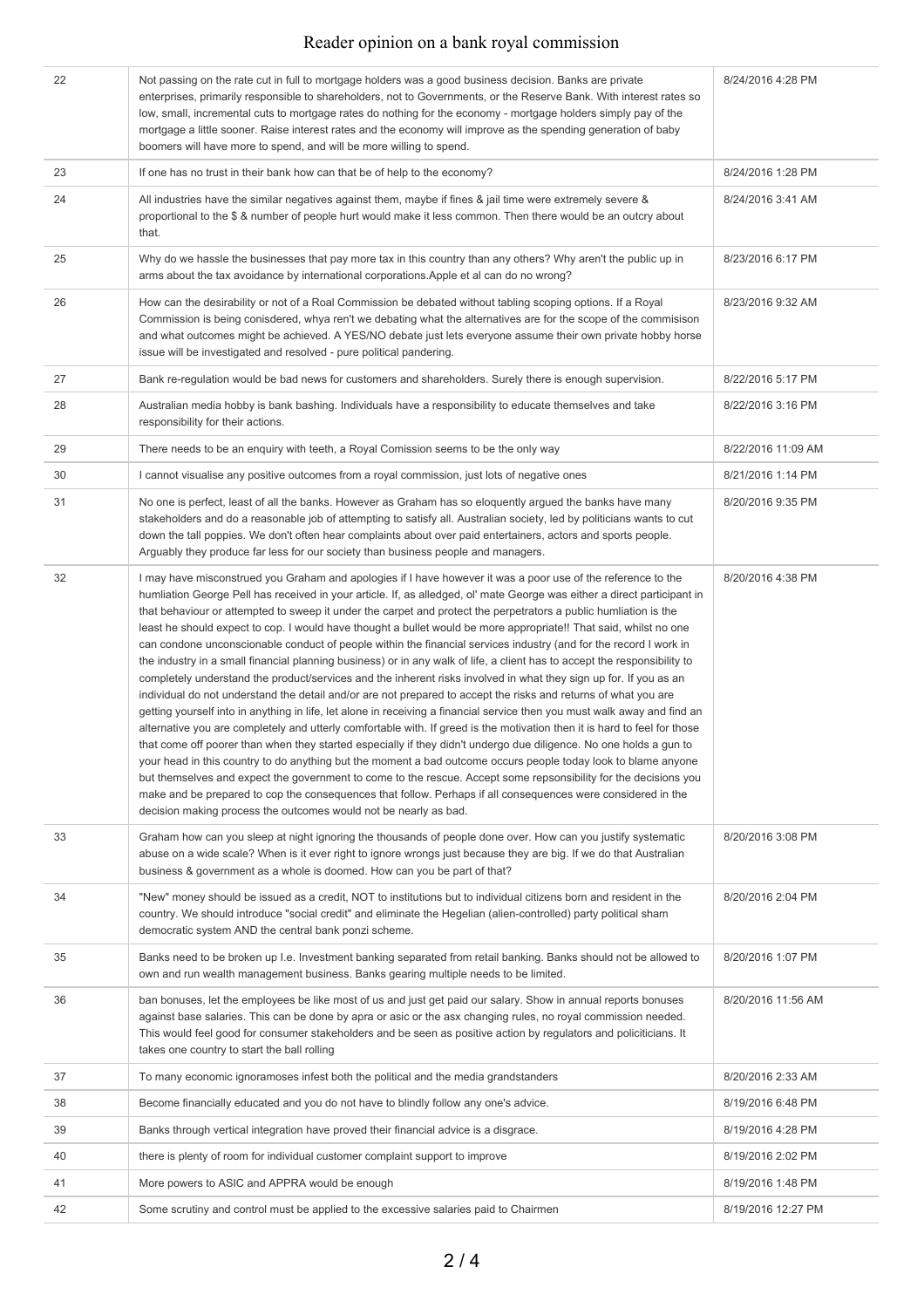## Reader opinion on a bank royal commission

| 43 | All major banks have been caught out performing unethically. Banks should be able to make profits. Not passing on<br>full interest cuts is not the issue. Storm Financial. Libor. Comminsure. Selling investments with largest<br>commissions. Screwing farmers. Screwing customers.                                                                                                                                                                                                                                                                      | 8/19/2016 11:58 AM |
|----|-----------------------------------------------------------------------------------------------------------------------------------------------------------------------------------------------------------------------------------------------------------------------------------------------------------------------------------------------------------------------------------------------------------------------------------------------------------------------------------------------------------------------------------------------------------|--------------------|
| 44 | If there is to be a RC perhaps the subject should be Transurban (TCL) and the "unbelievable" concessions it has<br>negotiated from governments. Tolls are the biggest 'unknown' cost to cost of living expenses                                                                                                                                                                                                                                                                                                                                           | 8/19/2016 11:34 AM |
| 45 | A royal commission would be bad for bank executives but should be good for the banking industry.                                                                                                                                                                                                                                                                                                                                                                                                                                                          | 8/19/2016 10:51 AM |
| 46 | I have not affiliation with political parties or unions but you steal \$1000 and you end up in gaol. You enbezzle 100<br>million dollars and you might be fined a few thousand and be banned from being a director. What is the popint of an<br>expensive royal commission when the outcome most likely will be ignored                                                                                                                                                                                                                                   | 8/19/2016 10:38 AM |
| 47 | One of the major flaws of the capitalist system is that CEO's and other executives receive excessively high<br>remuneration packages. I am sure that there would be plenty of capable people willing to replace a bank senior<br>executive at a fraction of the existing remuneration. This is not only extends the wealth gap but makes it virtually<br>impossible for senior well-paid executives to emphasise or even understand the financial strains on ordinary<br>Austraians who are the bank's customers, shareholders, depositors and employees. | 8/19/2016 10:23 AM |
| 48 | Would be a very expenive way to have a whinge and achieve nothing for average punter                                                                                                                                                                                                                                                                                                                                                                                                                                                                      | 8/19/2016 10:14 AM |
| 49 | Banks need to be kept on their toes, but likely that an RC would be hijacked by ulterior motives and showboating<br>psrsonalities                                                                                                                                                                                                                                                                                                                                                                                                                         | 8/19/2016 8:56 AM  |
| 50 | Much of the cry for a commission is reaction to outrageous CEO salaries. Greed and envy the basest of human<br>instincts.                                                                                                                                                                                                                                                                                                                                                                                                                                 | 8/19/2016 6:36 AM  |
| 51 | The culture of whatever it takes to get the big \$'s must stop. Boards have a huge role to play here.                                                                                                                                                                                                                                                                                                                                                                                                                                                     | 8/19/2016 12:26 AM |
| 52 | If there must be a royal commission into banks, the price for that ought to be a matching approval of the ABCC, and<br>treatment of trade unions in the same way as companies and boards.                                                                                                                                                                                                                                                                                                                                                                 | 8/18/2016 10:57 PM |
| 53 | banks are destroying everyday people with corrupt practices and uncontrolled gouging                                                                                                                                                                                                                                                                                                                                                                                                                                                                      | 8/18/2016 9:36 PM  |
| 54 | Former prime minister politicalized and devalued the role of royal commissions and their usefullness.                                                                                                                                                                                                                                                                                                                                                                                                                                                     | 8/18/2016 9:21 PM  |
| 55 | In the end the thousands of us who have lost everything, and those who have lost what was to keep them afloat in<br>retirement, and at end of life, will end up being a serious drain on the whole Australian economy if this is allowed to<br>continue unabated as it has been. The system will inevitably collapse in the end as this is totally unsustainable,<br>quite apart from immoral, and down right WRONG                                                                                                                                       | 8/18/2016 9:15 PM  |
| 56 | the banks could have better sold their response to the last move in interest rates, a lot of retirees appreciate the<br>increase in rates on term deposits.                                                                                                                                                                                                                                                                                                                                                                                               | 8/18/2016 8:04 PM  |
| 57 | Time to halt lack of ethics and dishonesty.                                                                                                                                                                                                                                                                                                                                                                                                                                                                                                               | 8/18/2016 7:17 PM  |
| 58 | Graham covered the issues very well and clearly illustrated the potential downsides of a Royal Commission. With<br>so many customers how can all be happy all of the time???                                                                                                                                                                                                                                                                                                                                                                              | 8/18/2016 7:17 PM  |
| 59 | Many retirees depend on bank dividends for income which will inevitably fluctuate without bank - bashing which is<br>just a popularised political stunt                                                                                                                                                                                                                                                                                                                                                                                                   | 8/18/2016 6:56 PM  |
| 60 | While there may be many regulators now, many do little or nothing to ensure good customer focussed bank<br>practice - e.g ASIC, APRA                                                                                                                                                                                                                                                                                                                                                                                                                      | 8/18/2016 6:25 PM  |
| 61 | We have had MORE than enough Bank Enquiries to know what is needed !!!.                                                                                                                                                                                                                                                                                                                                                                                                                                                                                   | 8/18/2016 5:44 PM  |
| 62 | major worth in banks yet some of the practise are giving the appearance of abuse of power and monlopoy<br>behaviour                                                                                                                                                                                                                                                                                                                                                                                                                                       | 8/18/2016 5:18 PM  |
| 63 | If there's nothing to hide  why not support it? They're afraid they're going to be finally exposed!! Bring on the<br>Royal Commission!!!                                                                                                                                                                                                                                                                                                                                                                                                                  | 8/18/2016 5:16 PM  |
| 64 | As Morrison said "It's a populist whinge" What will it achieve other than making people feel good about putting<br>bank execs under the spotlight?                                                                                                                                                                                                                                                                                                                                                                                                        | 8/18/2016 5:11 PM  |
| 65 | Conflating Interest rate changes with bad behaviour by banks clouds the issue. The PM and Treasurer indulging in<br>their own bank bashing after the the cut did not get passed on, added to the mob. You would have expected the<br>PM and investment banker to know better. The PM is boxing himself into a corner                                                                                                                                                                                                                                      | 8/18/2016 5:06 PM  |
| 66 | The economy will benefit from a Royal Commission.                                                                                                                                                                                                                                                                                                                                                                                                                                                                                                         | 8/18/2016 5:06 PM  |
| 67 | Existing regulation and oversight needs to be more strictly enforced. There is presently no incentive for the banks to<br>significantly mend their ways.                                                                                                                                                                                                                                                                                                                                                                                                  | 8/18/2016 5:04 PM  |
| 68 | Mr Hand's analysis is excellent                                                                                                                                                                                                                                                                                                                                                                                                                                                                                                                           | 8/18/2016 4:55 PM  |
| 69 | The vast majority of Australians already have an interest in the banking industry, either directly as a holder of<br>shares, or indirectly via their Super Funds who either would (or should) hold shares in the banks. Do they really<br>want these holdings to be impacted adversely as might be the outcome of a Royal Commission.                                                                                                                                                                                                                     | 8/18/2016 4:38 PM  |